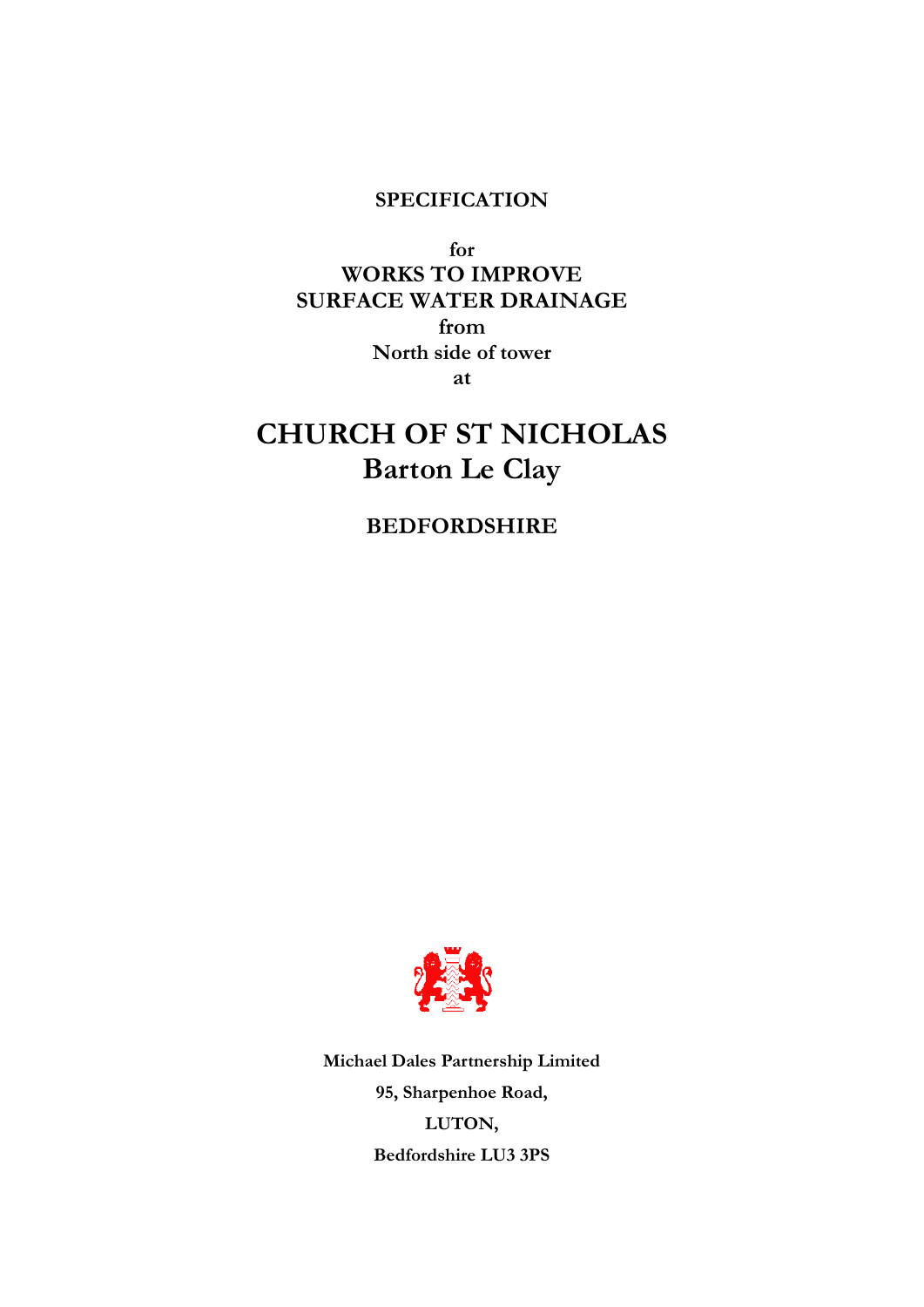SPECIFICATION For WORKS TO BE DONE AND MATERIALS TO BE USED in connection with the WORKS TO IMPROVE THE EXISTING SURFACE WATER DRAINAGE from north side of tower St. Nicholas Church Barton le Clay Bedfordshire.

August 2012

## **1 PRELIMINARIES**

The Employer is Church of St Nicholas PCC, c/o The Revd. A Johnson, The Rectory, 2 Manor Farm Close, Barton-le-Clay, MK45 4TB

1.1 The Architect & Principal Designer is:

Michael Dales Partnership Limited 95 Sharpenhoe Road, Streatley, LUTON, Bedfordshire, LU3 3PS

Telephone number 01582 881210

- 1.2 Works comprise the renewal of the existing surface water drainage from gully on north side of tower to new soakaway.
- 1.3 The works will be inspected by and are to be carried out to the satisfaction of the Architect.
- 1.4 The works to be carried out as shown detailed in this specification
- 1.5 The Contractor is advised to visit the site prior to the submission of his Tender to inspect the building, the means of access and the site conditions.
- 1.6 The Contractor will be required to ensure that all activities related to this building contract are strictly confined within the boundaries of the site and the area identified within the site.
- 1.7 Externally the Contractor is to make a compound using security fencing to protect the public from the works and the works from the public.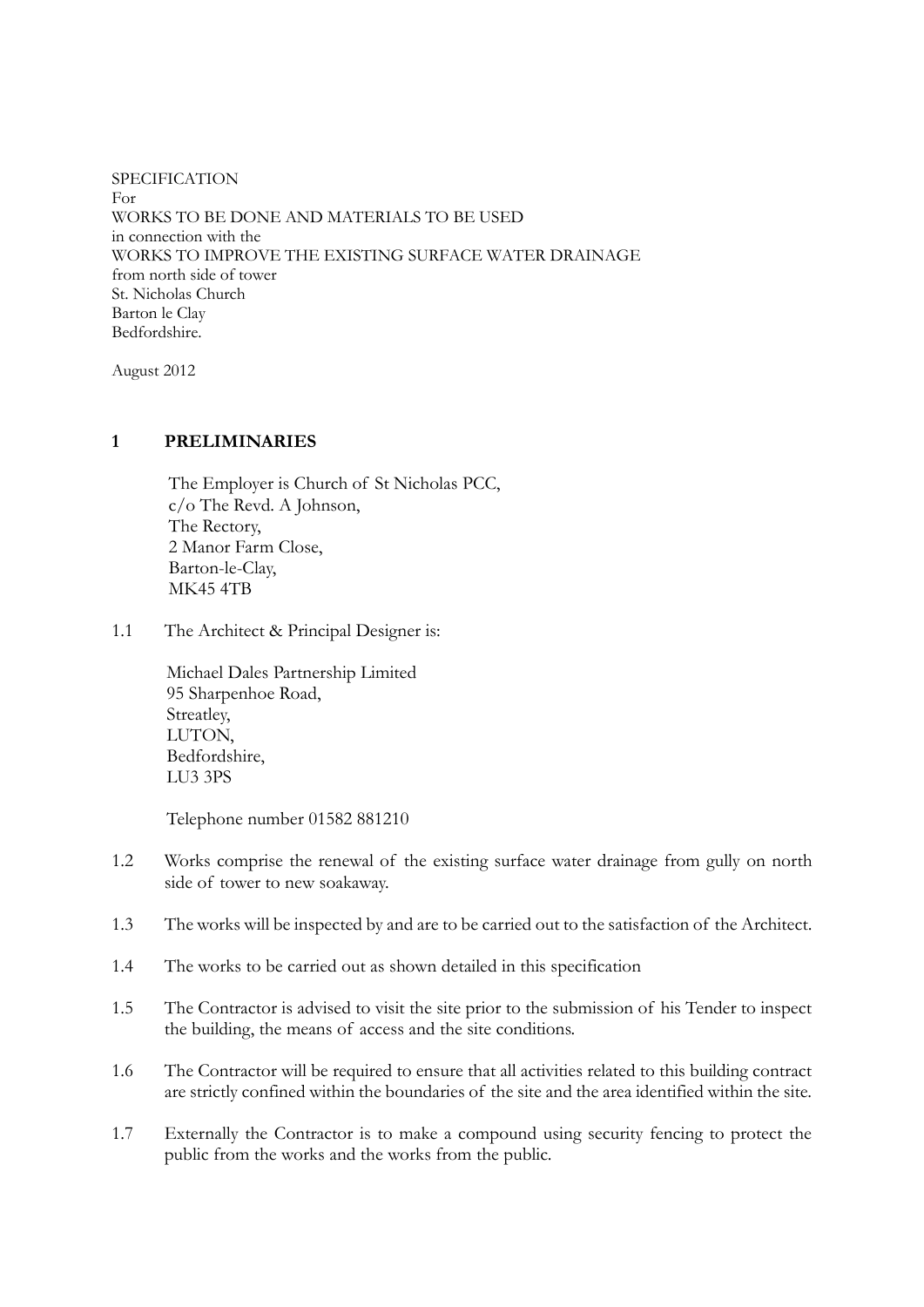- 1.8 The Contractor shall ensure that the security of the works is maintained at all times during the works.
- 1.9 The Contractor shall allow in his tender for any inconvenience, uneconomic working. The Contractor should allow for shorter working days in relation to hot work and to setting times in relation to lime mortar and lime-wash.
- 1.10 The form of Contract under which the works are to be executed will be the JCT Minor Works Building Contract 2016.
- 1.11 Tenders are to remain open for acceptance for a period of not less than 90 days from the date fixed for the submission of tenders.
- 1.12 The following are the Clause numbers and headings of the Conditions of the Contract and the Contractor is to allow in his Tender for observing the full text of each Condition.

| 4 <sup>th</sup> Recital & Schedule 2 | Tender date shall be base date                                                                                                        |  |  |
|--------------------------------------|---------------------------------------------------------------------------------------------------------------------------------------|--|--|
| 4 <sup>th</sup> Recital & Clause 4.2 | Employer is not a contractor                                                                                                          |  |  |
| 5 <sup>th</sup> Recital              | CDM regulations<br>The architect will be appointed Principal Designer                                                                 |  |  |
| 6 <sup>th</sup> Recital              | Framework Agreement is not applicable.                                                                                                |  |  |
| 7 <sup>th</sup> Recital & Schedule 3 | Collaborative working applies.                                                                                                        |  |  |
|                                      | Health and safety shall apply.                                                                                                        |  |  |
|                                      | Cost savings and value improvement shall apply.                                                                                       |  |  |
|                                      | Sustainable development and environmental<br>considerations shall apply.                                                              |  |  |
|                                      | Performance indicators shall not apply.                                                                                               |  |  |
|                                      | Notification of disputes applies. Employer and Contractor<br>to complete to show their respective nominees                            |  |  |
| Article 7                            | Article 7 and Schedule 1 shall apply.                                                                                                 |  |  |
| Clause 1.1                           | CDM planning period shall commence 14 days prior to<br>work commencing.                                                               |  |  |
| Clause 2.2                           | Will be completed to indicate that the works will be<br>commenced and shall be completed by the dates shown on<br>the Form of Tender. |  |  |
| Clause 2.8                           | Will be completed to show the sum of $\text{\textsterling}200.00$ per week.                                                           |  |  |
| Clause 2.10                          | Will be completed to show a rectification period of 12                                                                                |  |  |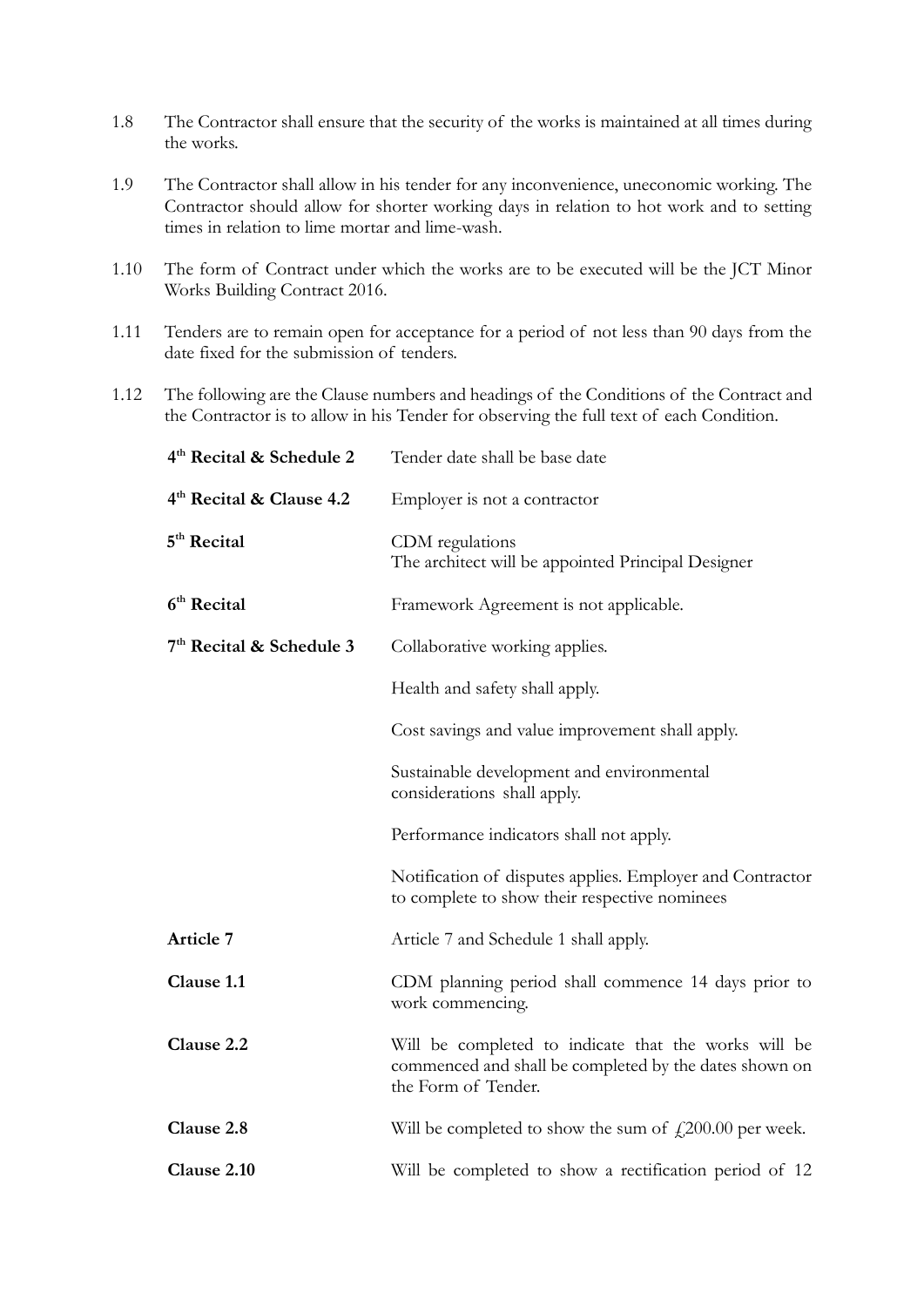months

| Clause 4.3               | Will be completed to show 95%.                                                                                                         |  |  |
|--------------------------|----------------------------------------------------------------------------------------------------------------------------------------|--|--|
| Clause 4.4               | Will be completed to show 97.5%.                                                                                                       |  |  |
| Clause 4.8.1             | Shall be completed to show 3 months.                                                                                                   |  |  |
| Clause 4.11 & Schedule 2 | Shall be deleted (Fluctuations Option does not apply)<br>Percentage addition shall be completed to show Nil.                           |  |  |
| Clause 5.3.2             | Shall be completed to show that the contractor shall<br>indemnify the Employer in the sum of not less than<br>$\dot{f}$ ,5,000,000.00. |  |  |
| Clause 5.4A              | Shall be deleted                                                                                                                       |  |  |
| Clause 5.4B              | Shall apply                                                                                                                            |  |  |
| Clause 5.4C              | Shall be deleted                                                                                                                       |  |  |
| Clause 5.4A.1 & 5.4B.1.2 | Shall be completed to show 15%                                                                                                         |  |  |
| Clause 7.2               | Adjudicator or arbitrator shall be appointed by RIBA                                                                                   |  |  |

The date of practical completion will be the date certified under clause 2.9

1.13 The Employer, Contractor and any Sub-Contractor shall produce evidence to the Architect to show that the insurances referred to in the contract have been taken out and are in force at all material times.

All existing structures, contents, also the works and unfixed materials and goods (except Contractor's sheds, plant, tools and equipment) shall be at the sole risk of the Employer as to the loss or damage by the perils listed in the Contract. The Employer shall maintain insurance against those risks, including any necessary demolition and removal of any debris, for the full reinstatement value concerned plus 15% for fees.

The Contractor must Indemnify the Employer against all liabilities, loss, claim, expense or proceedings whatsoever, in respect of damage to the Church arising out of the negligent use of blow lamps, lead burning torches, welding equipment and any other apparatus. The Contractor must also cause any sub-Contractor to maintain insurance against all liability of the aforesaid risks.

1.14 Tendering Procedure: Competitive tenders will be invited based upon the detailed drawings and this Specification. When considering the tenders submitted the Employer will take into account the dates quoted for commencement and completion of the works in addition to the tender sum.

**The Employer does not bind themselves to accept the lowest or any Tender. No remuneration will be paid for the preparation of Tenders.**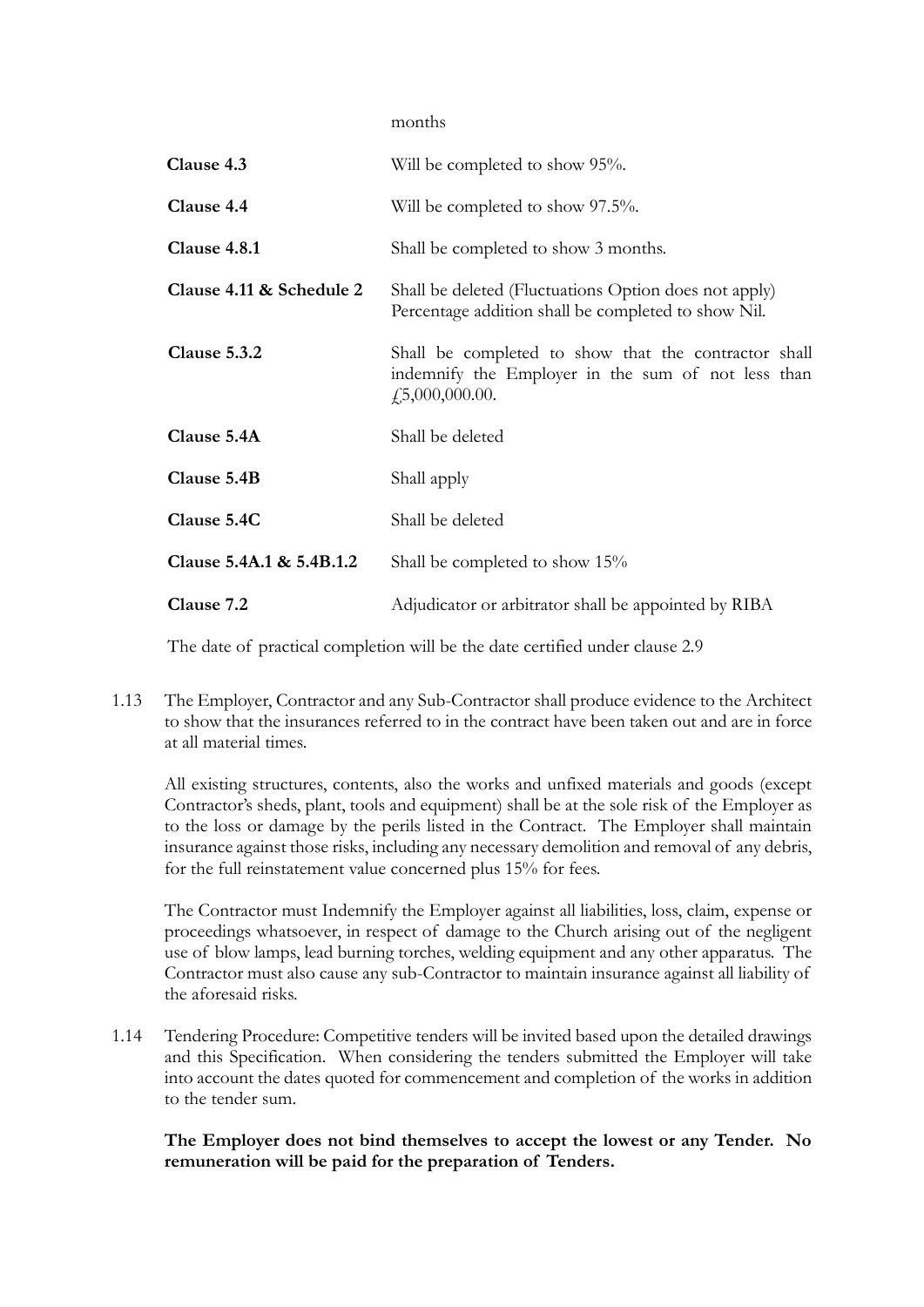1.15 Programme. The contractor's suggested programme for the works is to be submitted with his tender and will be taken into account by the Employer when considering which tender to accept. The subsequently agreed programme will form part of the contract documents.

During the course of the Works the programme shall be regularly marked up to show the actual progress of works for inspection by the Architect.

Similarly within fourteen days after the signing of the Contract the Contractor shall submit to the Architect a priced copy of this Specification with each item priced to show the cost of the work described. This priced copy of the Specification will not be treated as a Bill of Quantities and will be used only for assessing the value of work in progress and the cost of any variations.

Two copies of any drawings (not counting any certified copy of the contract drawings) will be issued to the Contractor free of charge. Extra copies will be issued on request, but will be charged to the Contractor.

- 1.16 Do not scale from the drawings. All dimensions should be checked on site or with the Architect. Any significant discrepancies should be notified to the Architect.
- 1.17 The Contractor is required to present his Application for Payment in the following manner:

Spec Item Detail Cost in Priced Spec. % complete Valuation

1.18 The Contractor will be required to provide proper on-site supervision of the Works throughout the whole period of the Contract by the employment of a Site Foreman, (or other suitable person). The Foreman shall not be removed from the site or replaced without the written consent of the Architect.

The Architect will make frequent inspections of the work in progress. The Contractor is to notify the Architect if he is to be off-site.

The words "supply", "provide", or "provide and fix", in this Specification are to be taken to assume that the Contractor will include all the labour and materials required to complete the operation described.

The work "approved" is to be taken to mean approved by the Architect.

The Contractor is to provide everything necessary in the way of materials, tools, plant and labour for the proper and complete execution of the Works involved in the Contract according to **the intent and meaning of the drawings and this Specification providing that this can be reasonably inferred from either**.

The absence of a description of work or materials or fittings or an Estimated Cost in the priced copy of this Specification submitted by the Contractor in compliance with Clause 1.15 shall not vitiate the requirements of this Clause.

1.19 The quality of materials and products to be used for the works shall not be less than described in the appropriate British or European Standard Specification.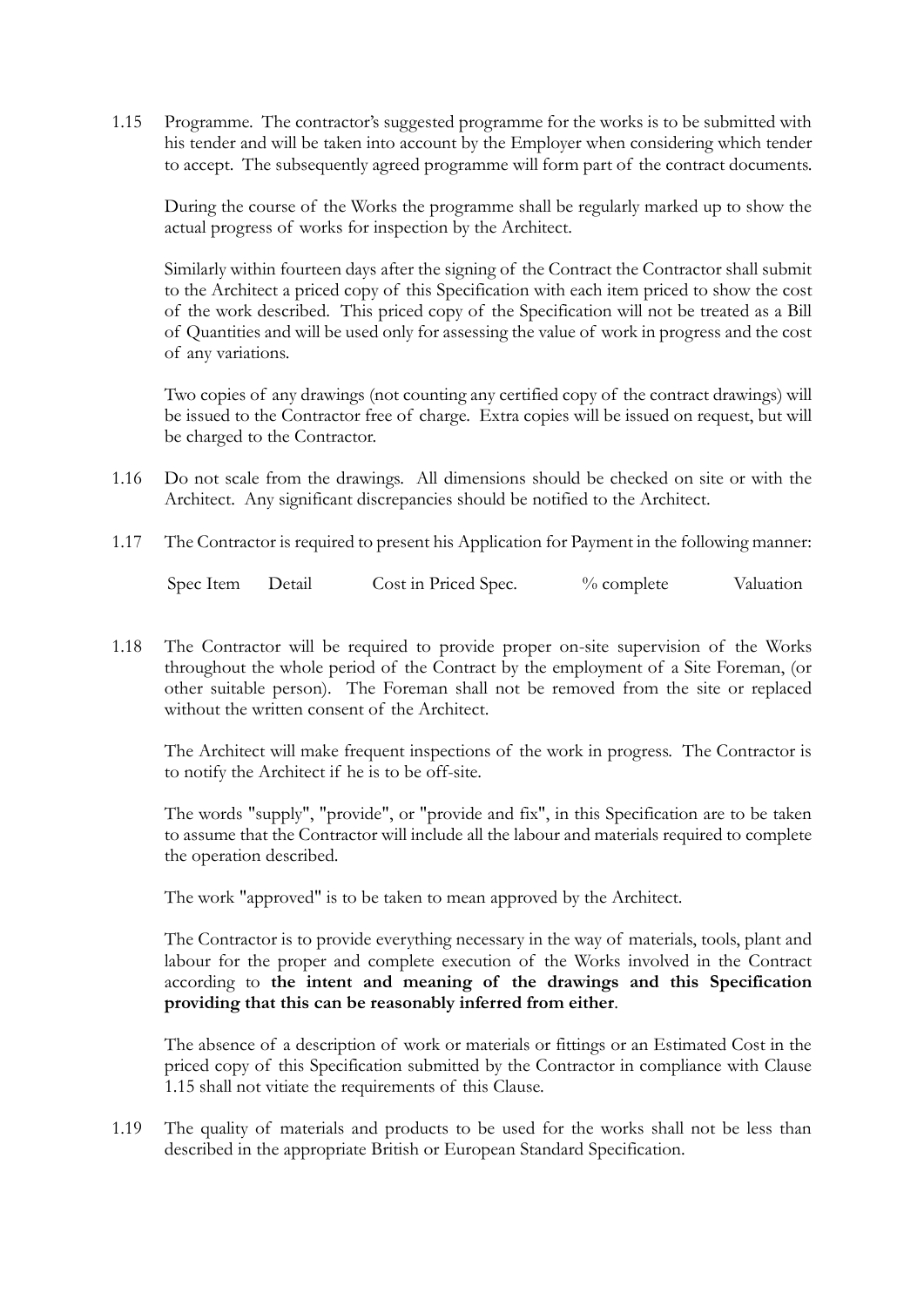## **Where work is shown or described to be in accordance with a Code of Practice the Contractor shall ensure that the recommendations of the Code of Practice are complied with in all respects.**

Workmanship shall in all cases be in accordance with the best methods recognised throughout the trade.

1.20 Materials and work likely to deteriorate if left exposed must be kept undercover and/or protected.

Similarly the Contractor shall protect completed works to prevent damage by following trades.

- 1.21 The Contractor shall accept delivery of all materials to the site and shall ensure that they are of the quality and quantity specified, in proper condition at the time of delivery and properly stored until fixed.
- 1.22 Where appropriate the Contractor shall be responsible for serving the Notices on the Local Authority when work on site is commenced and at the appropriate times as the Works proceed and upon completion. Where appropriate the Contractor will be required to obtain a Notice of Satisfactory Completion of the Works from the Local Authority. Where appropriate the Contractor shall also be responsible for the service of any other Statutory Notices required as a result of him carrying out the Works. The Contractor shall pay all charges due in respect of same.
- 1.23 The Contractor may make use of the Employer's power supply.
- 1.24 The Contractor shall attend upon, cut away for and make good after all trades and domestic and Nominated Sub-Contractors.
- 1.25 The Contractor is to provide secure site office and storage accommodation and toilet facilities for the use of the site staff and operatives and is to pay all rates and charges due in respect of any temporary buildings erected for the Works.
- 1.26 Upon completion of the Works the Contractor shall leave the whole of the Works clean and in proper condition. The Contractor shall clear away all temporary buildings and reinstate any area of the site affected by same.
- 1.27 The Contractor shall be responsible for checking any dimensions on the site and shall advise the Architect of any discrepancies found.
- 1.28 **Include the sum of £500.00 for Contingencies to be used in whole or in part as directed by the Architect. The whole or any part of the Contingency sum not so used shall be deducted at the settlement of the Account.**

## HEALTH AND SAFETY

1.29 The Contractor shall ensure that he, his employees, sub-contractors and visitors to the site at all times observe the relative standards and codes of practice for health and safety where building work is carried out.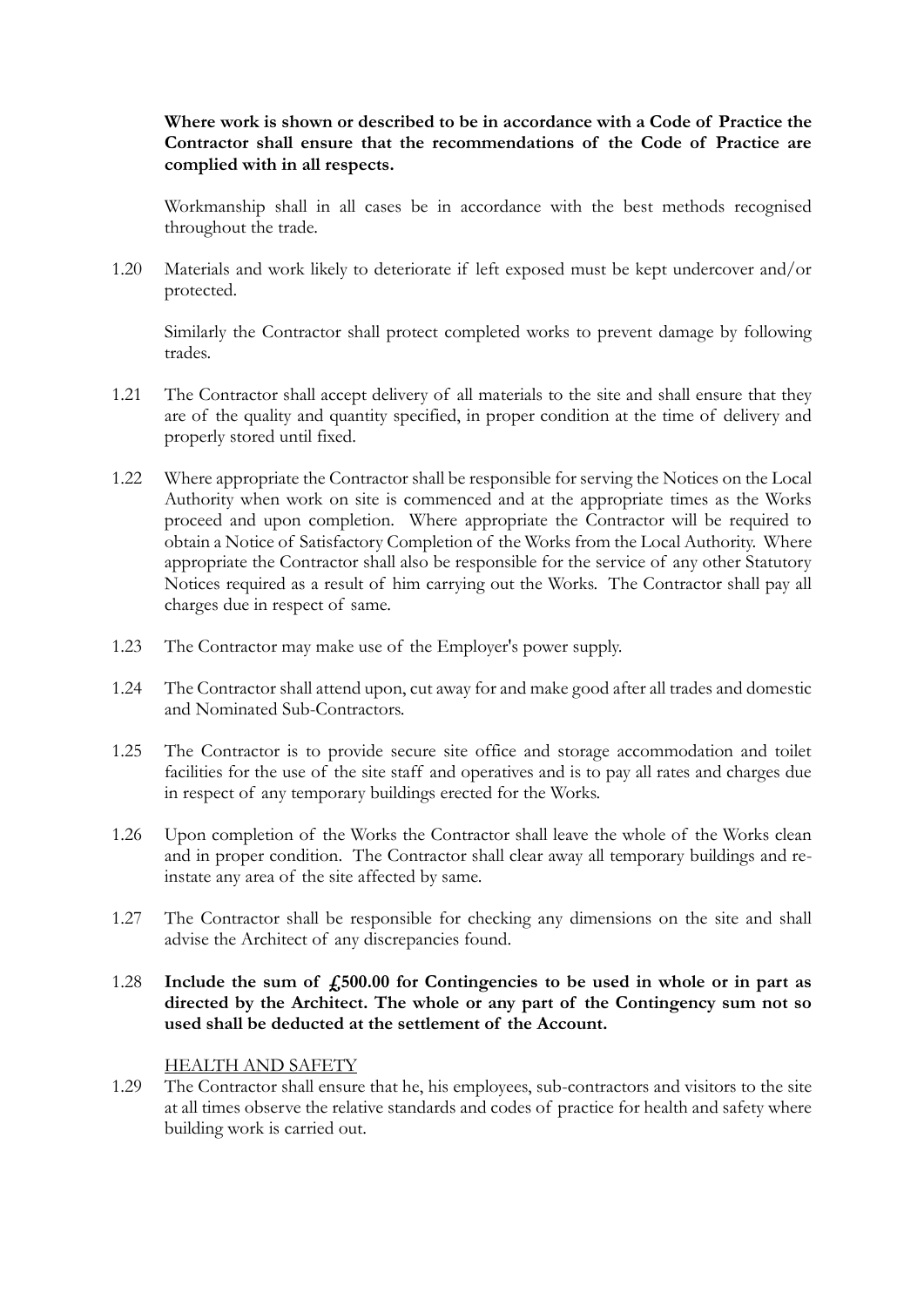In particular where work is carried out on scaffolding at high level industrial safety helmets to BS5240 are to be worn, masks are worn where dust is being created and ear defenders where noise is generated.

All visitors to the site are to be provided with safety helmets should they require them.

1.30 The Contractor shall allow for observing the full implications of the Employers health and safety policy together with current requirements for CDM Regulations and the Principal Designer's Pre Construction Health and Safety File. The Contractor shall be appointed as the Principal Contractor, and carry out all requirements in fulfilment of the role as defined under the regulations. NOTE: all CDM documentation must be completed before the issue of a Final Certificate.

The proposed works are not considered to be notifiable as they are likely to involve less than 500 man days. The contractor shall notify the principal designer should this situation change and the works become notifiable.

**The contractor and the Employer shall allow for observing the full requirements of government Covid advice in place at the time of tendering the works. These will be reviewed when the works come to site.** 

### FIRE PRECAUTIONS

1.31 Take all necessary precaution to prevent nuisance to public on and off site from smoke, dust, rubbish and other causes.

The contractors shall provide and maintain on site appropriate fire extinguishers for the duration of the works.

The Contractor is to take all reasonable measures to prevent loss or damage by fire. All workmen should be shown the location of fire extinguishers and are to be told where telephones can be found in the event of an emergency. Where work involving the use of blow-lamps, lead burning torches or any other flame producing apparatus it should be carried out under close supervision. 2 No. 2 gallon water type extinguishers should be kept in close proximity to the apparatus. All parts of the Church fabric where a heating process has been carried out must be given a final inspection two or three hours after work has ceased for the day. The Contractor should make due allowance within his tender for shortened working days where this applies.

## 1.32 **Smoking is prohibited on the site.**

The playing of radios during the working day will not be permitted except with the express permission of the Employer's representative. The Contractor, his sub-Contractors and operatives should bear in mind the purpose of the building and behave in an appropriate manner at all times.

Any electrical contractor shall have **N.I.C.E.I.C Approved Contractor Status**. Any temporary electrical wiring should comply with N.I.C.E.I.C. Regulations and should be disconnected at the end of each working day. All waste material should be removed from the site at the earliest opportunity. Where any fittings are specified and they arrive in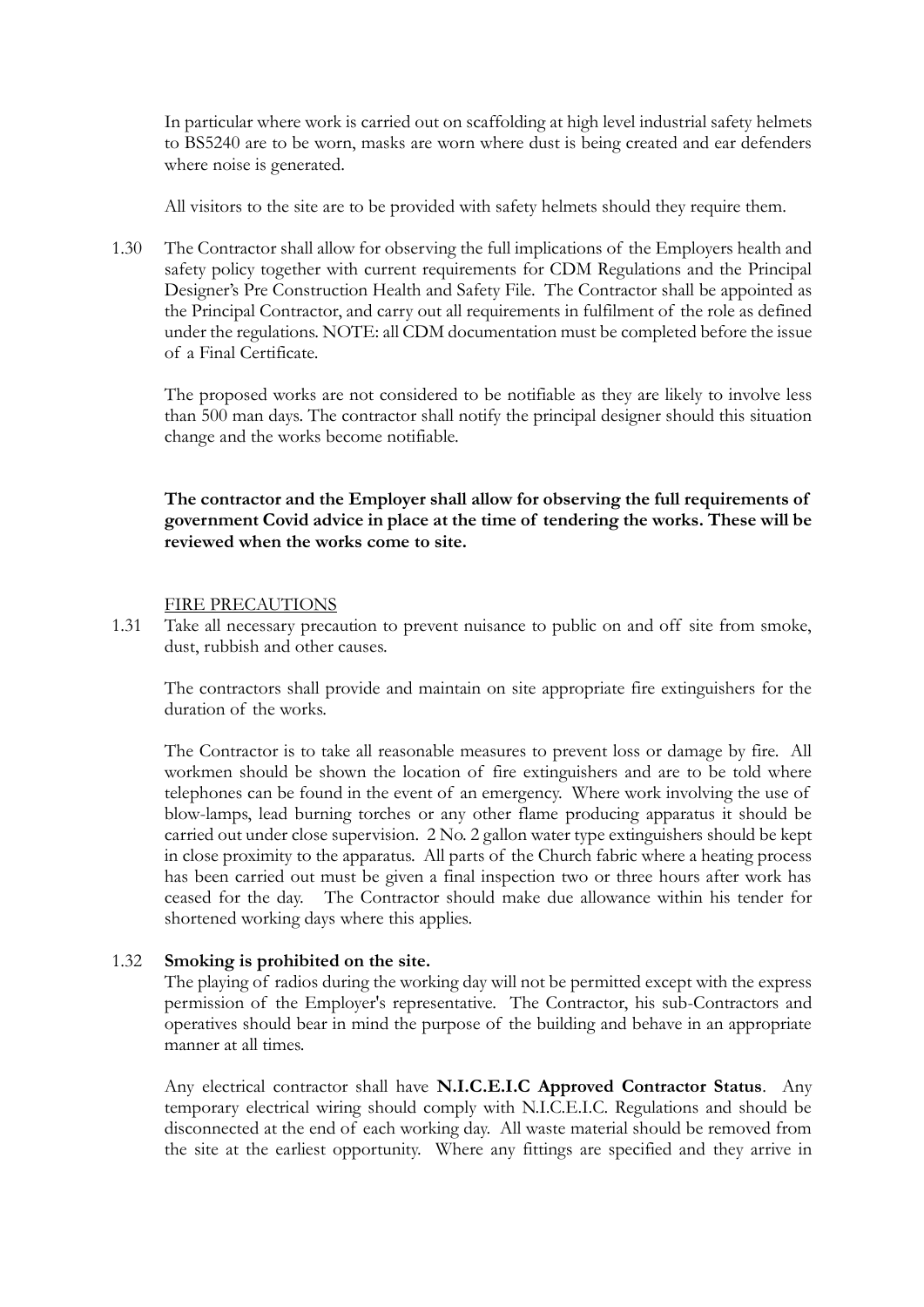packaging the packaging should be removed outside the Church and disposed of. No bonfires or disposal of packaging or waste material should be carried out on site.

1.33 The storage of inflammable materials shall be outside the Church and well away from the building.

## INSURANCE

1.34 Dependent upon the type and extent of the 'hot work' it may be prudent to notify Insurers of the work and seek their approval of safety precautions put in place.

## PROTECTION

1.35 Every effort is to be made to prevent damage to existing building fabric, fences, walls, gates, paving, trees and shrubs and other features which are to remain in position during the execution of the works.

The Contractor shall provide and fix all and any necessary temporary casings, boards, sheets etc. to ensure this.

1.36 The Contractor shall take adequate measures to ensure that rainwater gutters, hoppers, downpipes and drains are not blocked or choked as a result of the works. Where appropriate the Contractor shall take such measures as necessary for diverting rainwater temporarily for the protection of the building and its contents.

### **AUTHORITY**

- 1.37 All works are to have been approved by the Diocesan Advisory Board and have received a Faculty prior to work commencing on site. Where special or urgent circumstances occur the Contractor shall advise the architect who will enquire whether a licence may be required to proceed.
- 1.38 Where day work is carried out, each time-sheet and invoice is to be signed by the Foreman as correct and is to refer to the Architect's Instruction for the work. Day works only to be carried out with authority of Architect.

Completed day-work sheets will only be considered for acceptance if submitted within seven working days.

All additional works or variations shall be valued at rates comparable with those used in the tender process.

1.39 Where work is to be carried out and is to be concealed a minimum of 24 hours notice is to be given to the Architect in order that an opportunity for an inspection may occur.

## THE WILDLIFE AND COUNTRYSIDE ACT 1981 AND CONSERVATION (NATURAL HABITATS ETC) REGULATIONS 1994

1.40 This Act gives very full protection to bats because of their special requirements for roosting. It is illegal not only to intentionally kill, injure or handle any bat, but also intentionally damage or destroy or obstruct access to any place that a bat uses for shelter or to disturb a bat whilst it is occupying such a place. In this context "damage" means make worse for a bat and so includes such operations as chemical treatment of timbers.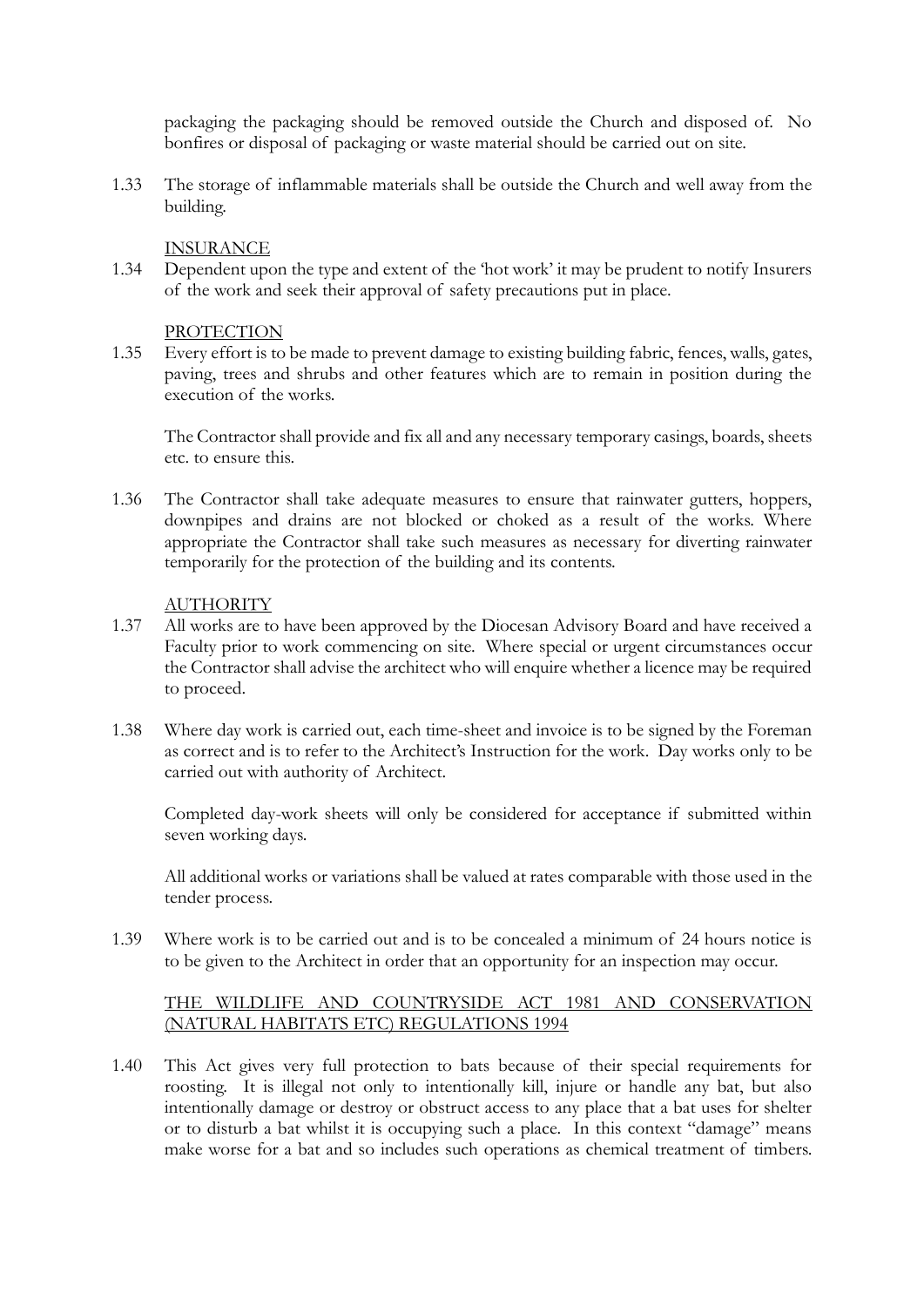The Act provides defences so that building, maintenance or remedial operations can be carried out in places used by bats.

It is important that all contractors and subcontractors under this specification and contract notify the Bats Conservation Trust. Their Contact details are 0845 1300 228 email enquiries@bats.org.uk so they can decide if the building is inhabited by bats. Failure to comply with this Act could render the Contractor liable for heavy fines.

No work is to proceed without written confirmation from the Architect.

1.41 NOTE: No organochlorine woodworm killers are to be used where bats are in evidence. Synthetic pyrethroid insecticides such as permethrin and cypermethrin can be permitted if used by an approved timber treatment.

### GENERAL PROCEDURES

1.42 The Contractor, sub-Contractors and all operatives must bear in mind that the Church will remain in use during the works and that the programme of works must be agreed with the church administrator who will acquaint the Foreman with any need to stop work during a service or burial.

The Contractor shall make due allowance within his tender for the inconvenience caused by stoppages in work to accommodate services etc.

- 1.43 Where materials and work are not fully specified they are to be carried out using materials fit for the purpose, in line with current standards and where ever possible match existing materials in type, texture, colour, size and quality.
- 1.44 Tenders are to remain open for acceptance for a period of not less than 90 days from the date fixed for the submission of tenders.

## **2 TRADE PRELIMINARIES AND PREAMBLES**

#### 2.1 **EXCAVATOR AND CONCRETOR**

- 2.1.1 Excavations to be kept dry at all times.
- 2.1.2 No excavated material is to be removed from the site without the consent of the Architect. Topsoil and other suitable material is to be retained for backfill. Redundant material is to be carted to a position in the churchyard to be determined by the Architect and agreed with the churchwardens.
- 2.1.3 Generally concrete mixes are to be as follows unless specified by Structural Engineer:

| Grade: Maximum | Minimum | Minimum Cube strength |            |
|----------------|---------|-----------------------|------------|
| Size:          | Cement  |                       |            |
| Aggregate      | Content | at 7 days             | at 28 days |
|                |         |                       |            |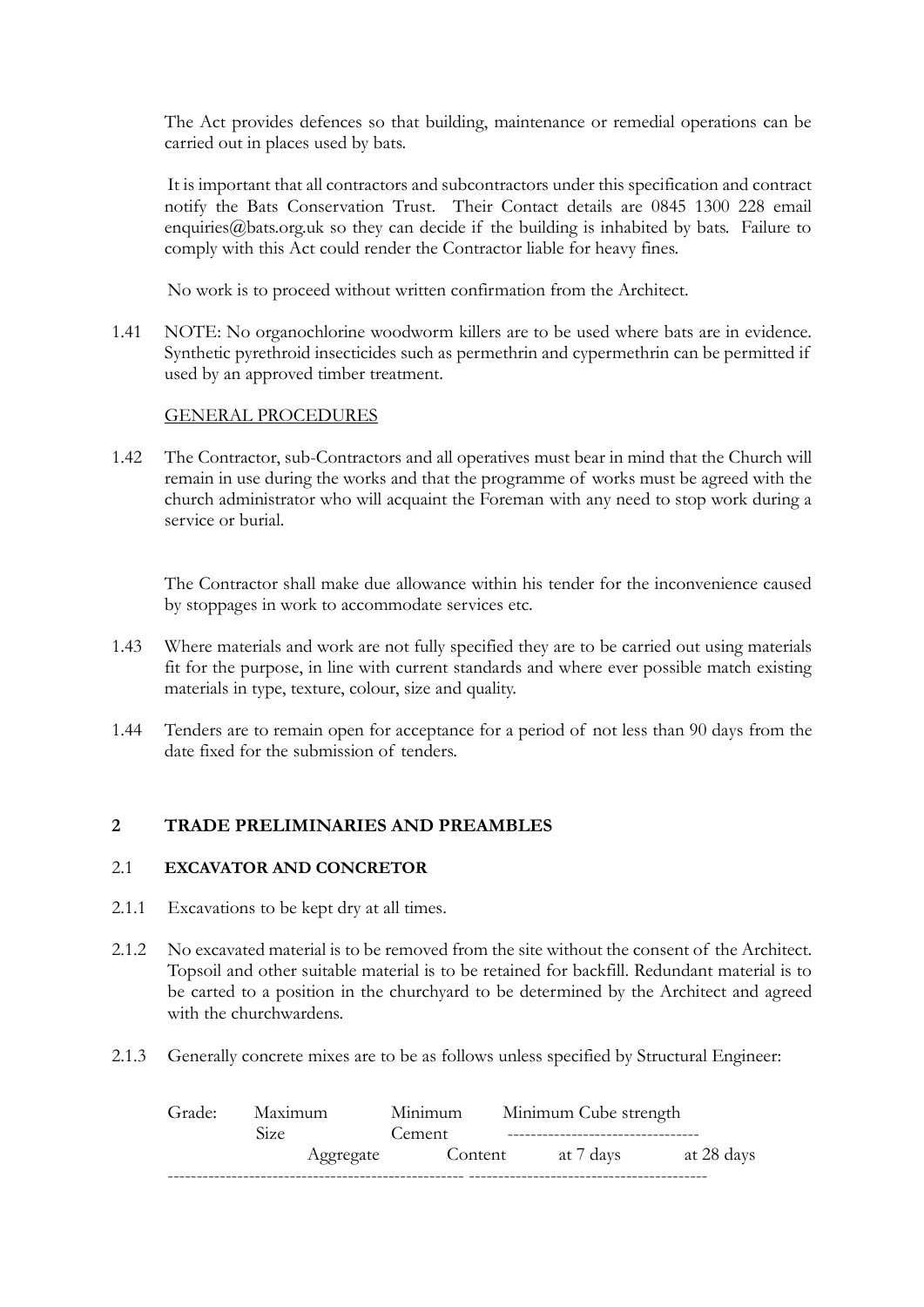| 10 | $20$ mm | $140 \text{ Kg/m3}$ 6.7 N/mm2 10.0 N/mm2  |  |
|----|---------|-------------------------------------------|--|
| 21 | $20$ mm | $280 \text{ Kg/m3}$ 14.0 N/mm2 21.0 N/mm2 |  |
|    |         |                                           |  |

Grade 10 concrete shall only be used for blinding and filling and for drainage work as specified. Grade 21 concrete shall be used for any reinforced concrete work and for all foundations and floor slabs.

Concrete shall be mixed in a pan or drum type mixer.

Concrete shall be placed in its final position within 30 minutes of the addition of water to the mix.

Cement in concrete to be placed above ground shall be ordinary British Portland Cement to BS 12.

Cement in concrete to be placed below ground shall be sulphate resisting to BS 401.

Aggregates are to comply with BS 882 and 1201.

Water shall be clean and free from acids, vegetable and deleterious matter.

Admixes and/or additives shall not be used without the approval of the Architect.

Colouring additives may not be used without approval of the Architect.

Test cubes shall be taken and tested at the expense of the Contractor, in accordance with the requirements of

BS 1881. The results of the tests shall be passed to the Architect for information and record purposes

2.1.4 Where additional depth of excavation has to be carried out to achieve a good bottom the excavations shall be backfilled with grade 10 concrete up to the level of the designed foundations.

## 2.1.5 Turf lifting

- check site, CAT scan for services
- cut grass as short as is reasonably practicable
- Carefully lift turf. Ideally cut down as deep as is practical to retain top soil with root structure. At least 3 inches.
- store turfs either on nearest available hard surface or on polythene sheeting in agreed locations.
- store turfs 'brown to brown & green to green' in stacks no more that 800mm high with bottom turf green side down and top turf green side up
- 2.1.6 Trench excavation
	- Strip top soil (of what remains) and store on site away from conservation areas and ideally on an area of hard standing.
	- strip subsoil and store on site away from conservation areas and ideally on an area of hard standing..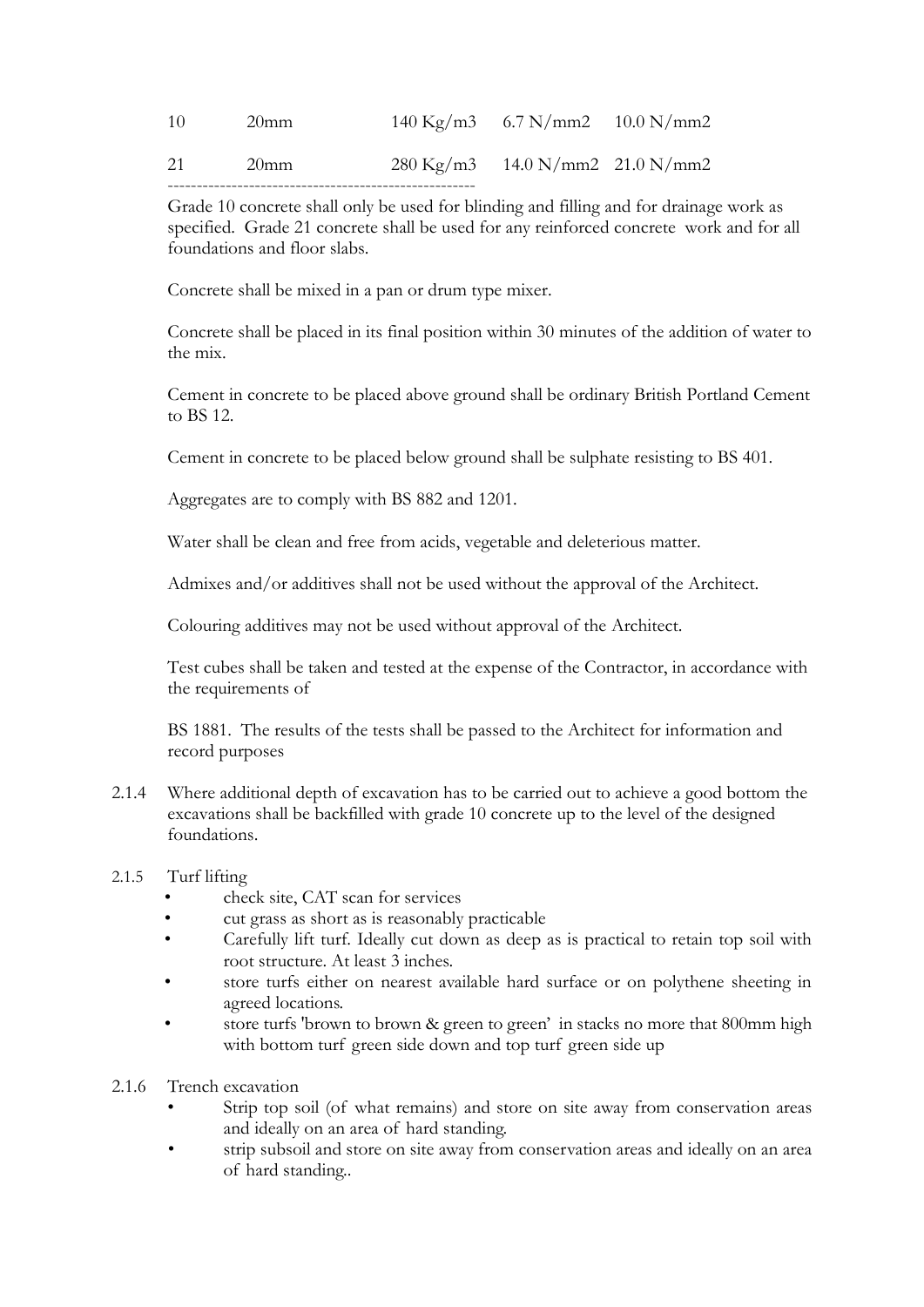- do not mix sub and top soils either in handling, storage or reinstatement.
	- Provide hard standing for all mechanical diggers etc to prevent the grass and soft landscape being disturbed.
- 2.1.7 Reinstatement of turf after installation of pipework
	- replace subsoil in maximum 200mm layers and lightly compact each layer before placing next layer - do not over compact
	- replace subsoil to finished level 50mm above adjacent subsoil profile in trench
	- replace topsoil in maximum 200mm layers and lightly compact each layer before placing next layer - do not over compact
	- replace top soil to finished level 50mm above adjacent top soil profile in trench
	- relay turf by hand so that finished level is 50mm above adjacent ground level do not compact
	- place sieved topsoil in turf joints
- 2.1.8 General works affecting turf
	- do no work to turf or soils during excessively wet weather
	- in very dry weather water both turf and soils stores

## 2.2 **DRAINLAYER**

2.2.1 The Clauses in EXCAVATOR AND CONCRETOR shall also apply to Drainage work where applicable.

The concretor shall allow in his price for excavation for grading and ramming the bottoms of drain trenches.

- 2.2.2 Surface water drains to be laid true to falls and in straight lines with Osma drainage goods or similar approved pipes and joints, of the diameters shown on the drawings, laid in accordance with the recommendations of the manufacturer on and surrounded with 150 pea shingle. Back inlet gullies to be set on and surrounded with 150 grade 10 concrete and to be fitted externally with galvanised gulley grids and internally with sealed screw down galvanised plates perforated as necessary for waste pipes. RWP's are to discharge over roddable gullies with galvanised gulley grids.
- 2.2.3 Inspection chambers on the surface water drains are to be Osma or similar approved installed to comply with Building Regulations and manufacturer's recommendations – or, 675 x 560 internal size, increased as necessary to accommodate number of branch drain connections, with 150 thick grade 21 concrete base, 225 thick walls in Class B Engineering bricks in cement mortar mix 1:3 with 150 thick grade 21 reinforced concrete cover slab with hole for inspection cover. Set on same 600 x 450 coated single seal inspection covers and frames of the appropriate weight.

Frames set in footpaths to be medium duty. Frames in grassed areas to be heavy duty. Frames to be set in base half round glazed channel with ranches as required. Form benching in bottom of chambers in grade 21 concrete properly finished smooth.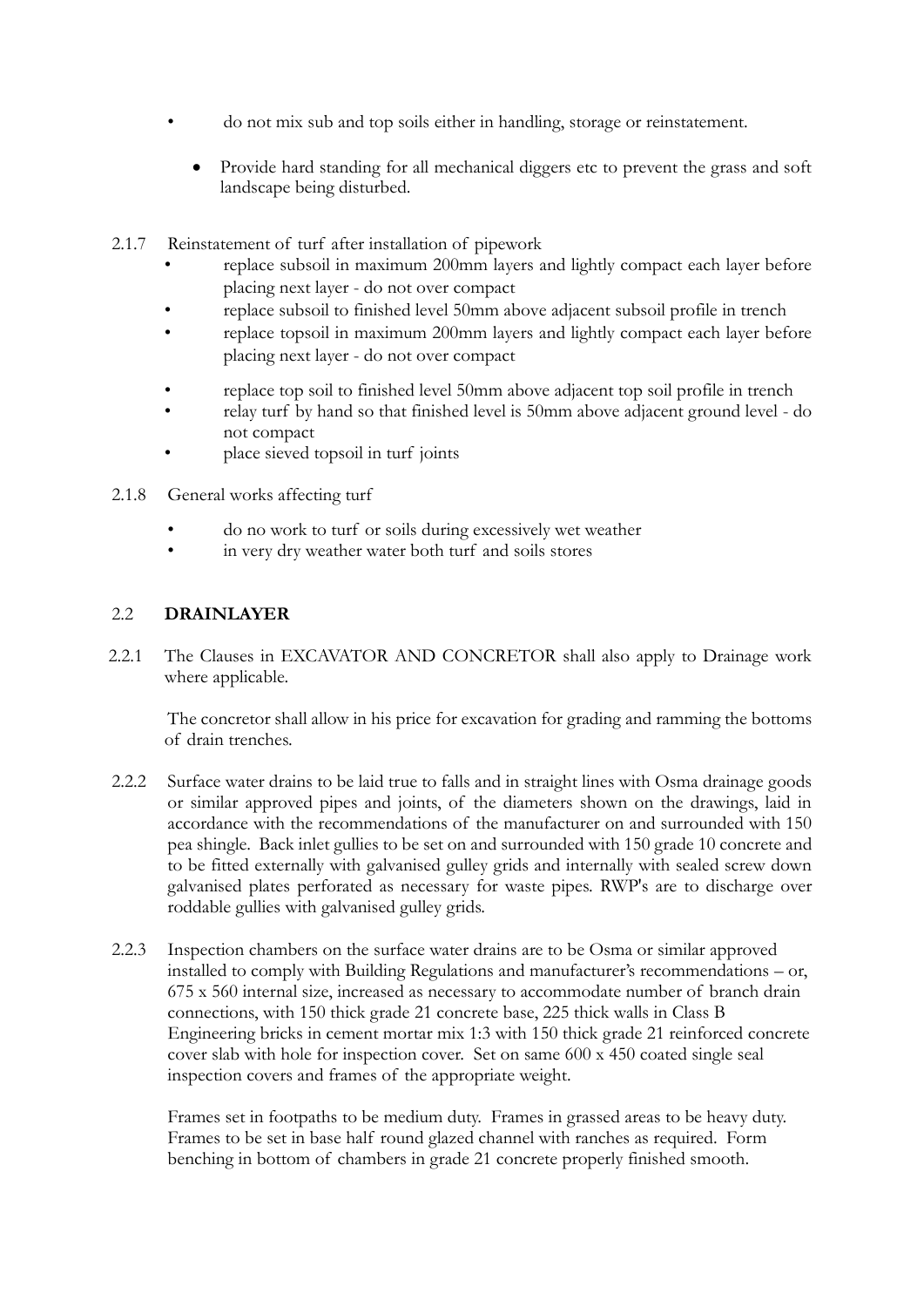2.2.4 Soakaways are to be as described on the drawing but in general are to be constructed of honeycomb brickwork built up off 150 x 300 deep strip foundations. Brickwork to be wrapped in terram externally and back filled externally with gravel. Top of soakaway to be 100mm thick reinforced concrete cover slab with IC aperture cast within. Slab to be finished 200mm below surface of churchyard. Build up 215 brickwork from slab to ground level and supply and bed heavy duty galvanised frame and lid with flaunching. Back fill with top soil over soakaway. In addition a shallow gravel trench some 4m long 600 wide 300 deep with a turf topping is to be provided as an overflow from each soakaway.

## 2.3 **BRICKLAYER**

- 2.3.1 The Clauses in EXCAVATOR AND CONCRETOR shall also apply to BRICKLAYER where applicable.
- 2.3.2 Where specified, common bricks shall be sound, well burnt, flettons from an approved manufacturer to comply with BS 3921.
- 2.3.3 The mortar mix for brickwork below the damp proof course shall be cement: sand mix 1:3. The cement shall be sulphate resisting to BS 401.

All joints of brickwork are to be well flushed up and every horizontal course and every vertical joint must be grouted up solid.

## 2.4 **STONEMASON – none proposed**

- 2.5 **CARPENTER AND JOINER** none proposed
- 2.6 **LEADWORK, ROOFING & GUTTERS** none proposed

## 2.7 **TEMPORARY SERVICES – none proposed**

## 2.8 **PROTECTION**

- 2.8.1 Provide all necessary temporary fences, hoardings, screens, planked foot ways, guard rails as may be necessary for protecting the public, users of the building, and statutory bodies and to enable the satisfactory completion of the works.
- 2.8.2 Provide all necessary temporary protection to all parts of the building from damage by inclement weather.
- 2.8.3 In order to avoid delays due to cold weather the Contractor is to take the following precautions: Store cement and lime in on raised dry platform. Do not use frozen materials.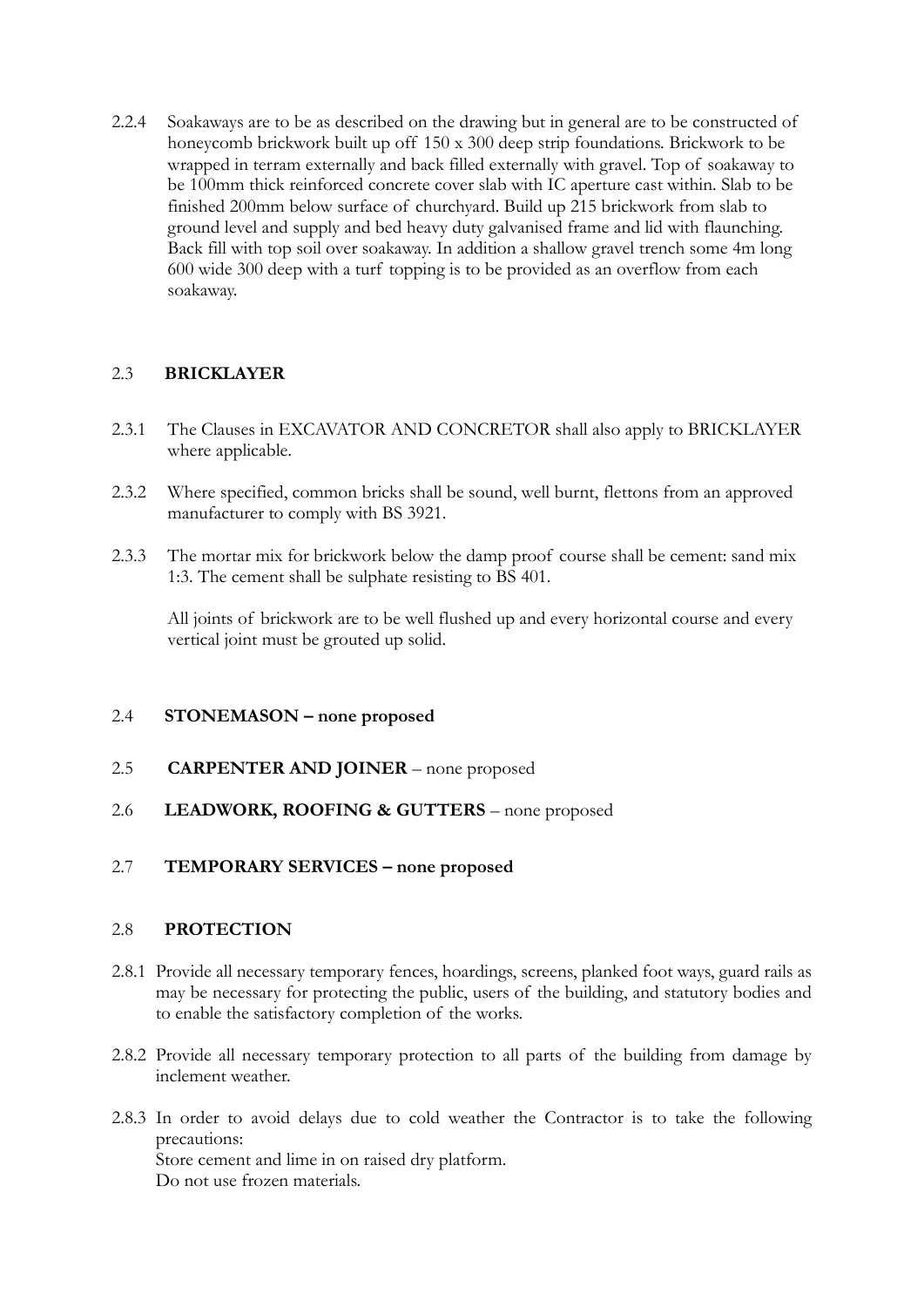Chemical accelerators, retardants or anti-freeze additives are not to be used. Keep finished work covered for at least three days after completion.

Provide boards to protect grass from becoming churned or rutted by vehicles.

Provide boxing in of headstones etc adjacent to works to avoid physical damage

## 2.8.4 **ACCOMMODATION**

The Contractor is to provide all necessary temporary sheds, offices, mess rooms etc. as required by site operatives and as required under Health & Safety Legislation. Huts are to be sited in positions agreed with the Architect and shall be removed from the site before the works are deemed to have been completed.

The Contractor is to make proper arrangement for sanitary accommodation for operatives and site visitors etc. If such facilities exist within the Church the Contractor may, with the permission of the Vicar, use these subject to the Contractor maintaining them in a clean and tidy condition at all times.

## **2.8.5 WATER and ELECTRICITY**

The Contractor may use the Employer's electricity subject to agreement on connections with Church Warden, Vicar and Architect.

### **2.8.6 ARCHAEOLOGIST**

**The Employer shall appoint an archaeologist to attend during the excavation work. The archaeologist will have authority to suspend work if they wish to examine or record the contents of excavations or control the way in which the excavation proceeds. The contractor will need to accommodate the delays which may occur and record these in order that any additional costs may be ascertained.** 

**The archaeologist will be required to submit post examination reports on the works.** 

#### **3.0 SCHEDULE OF WORKS**

#### 3.1 GENERAL REQUIREMENTS

- 3.1 Provide and maintain protection to all soft surfaces of landscape to prevent them becoming churned up or rutted
- 3.2 Provide and maintain barriers to all excavations to all trenches and work areas to protect the public from wandering into work areas.
- 3.3 Provide and maintain boards over all excavations left unattended.
- 3.4 Provide and maintain warning signage.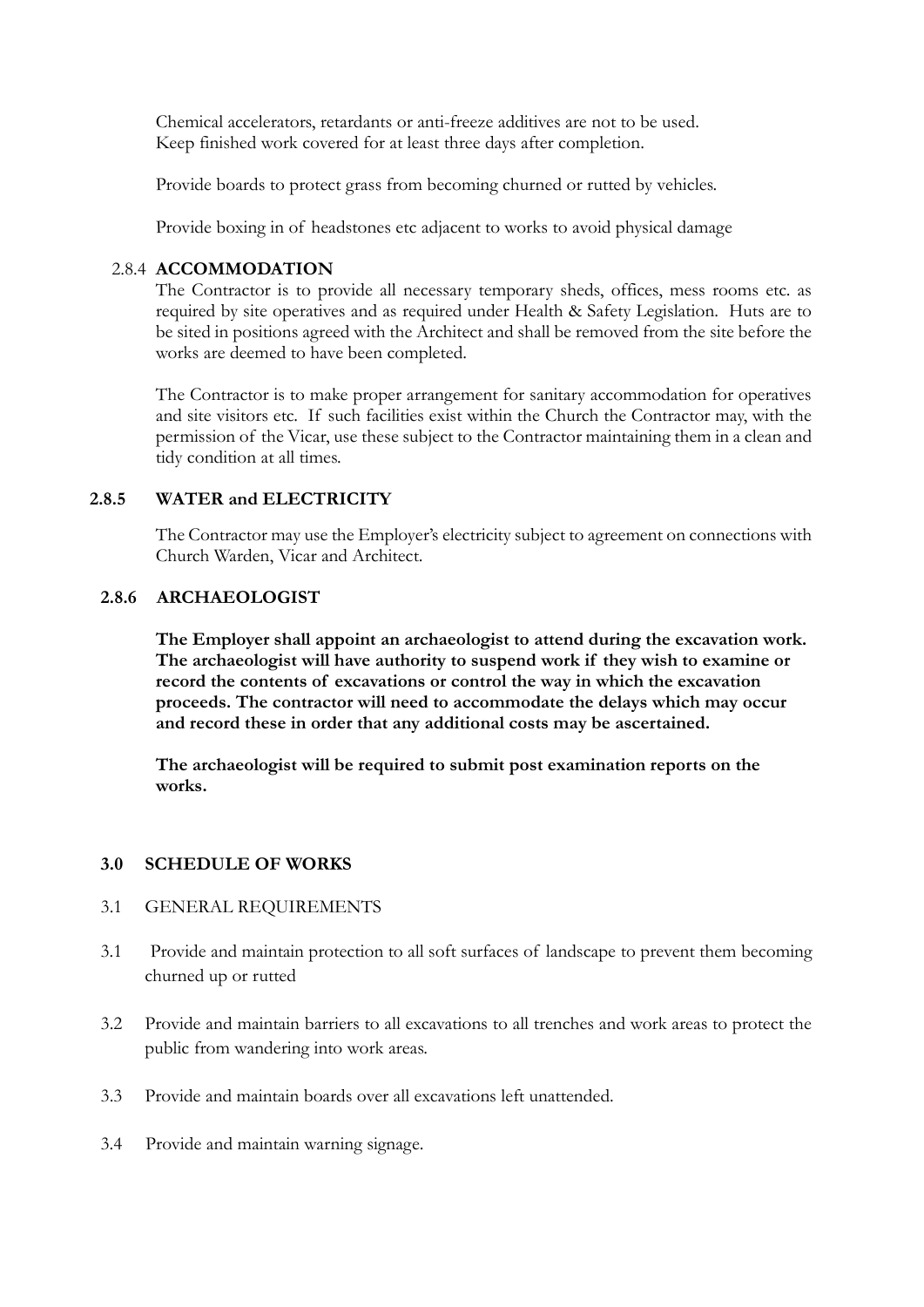- 3.5 When carrying out works, provide and maintain temporary pipework to direct water from down pipes away from the work zone to a position where it might soak away without nuisance.
- 3.6 Provide and maintain such messing facilities as appropriate for the operation.

(The contractor must provide his own toilet facilities and mess arrangements.)

## 3.7 ARCHEOLOGIST

The Employer shall appoint an archaeologist to attend upon the new works and excavations and to be on call if required during the excavation of existing drain runs. The archaeologist shall have the authority to suspend or direct how the works proceed.

3.8 The contractor shall keep a clear record of any delays as a result of the archaeologist's work in order that any delays may be accurately costed. Notwithstanding, the contractor shall use his best endeavours to re-direct his work force to other areas on the site or off the site in order to mitigate the lost time and additional costs.

# **NOTE No excavations shall be carried out without the archaeologists or architect's permission to proceed.**

3.9. Allow a provisional sum of  $\text{\textsterling}L$ 750.00 for archaeological services.

## 4.00 EXCAVATOR AND DRAINLAYER

## 4.1. Tower North side

Carefully excavate adjacent to gulley by hand to establish the line of the existing drain.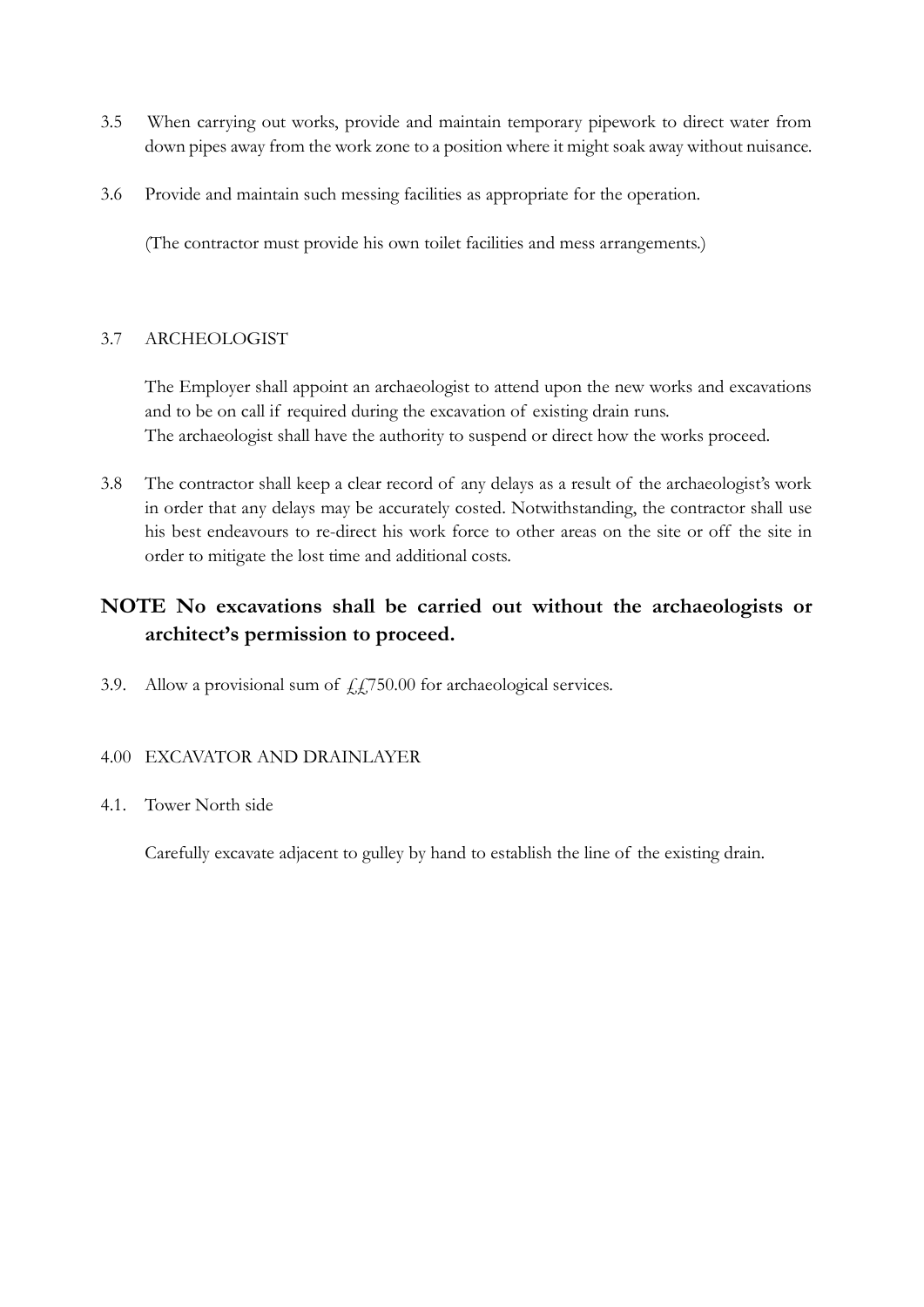

Lift turf/paving along the route and set aside for relaying.

Excavate along line of existing drain for 5m distance from Gully.



To approx. here.!

# **NOTE : Gas and water services will cross this drain line.**

Advise architect if line of drain heads for trees or identifiable grave position in order that drain run and or soakaway positions can be adjusted to mitigate problems of roots or archaeology.